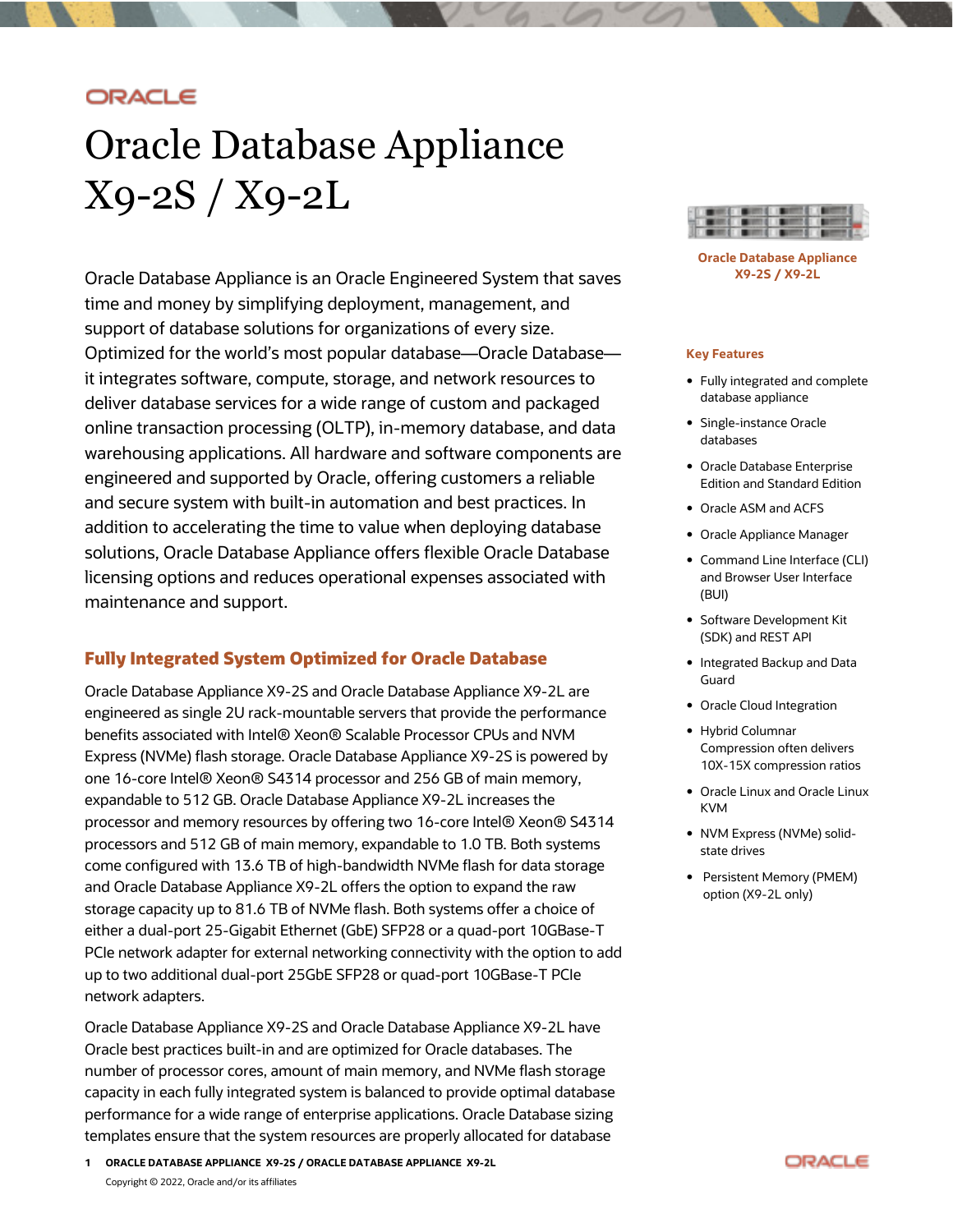workloads running on each system. Oracle Database Appliance X9-2S and Oracle Database Appliance X9-2L also incorporate NVMe flash storage to increase database performance and system reliability. Database workloads can realize a significant improvement in input/output operations per second (IOPS) and bandwidth while achieving extremely low latency and CPU overhead with NVMe flash storage over similar systems configured with conventional SAS solid-state drives.

#### **Persistent Memory (PMem) for ODA X9-2L**

Persistent memory is a modern silicon technology, adding a distinct storage tier of performance, capacity, and price between DRAM and Flash. As the persistent memory is physically present on the memory bus of the storage server, reads perform at memory speed, much faster than flash. Persistent Memory (PMem) provides access to more data in memory enabling customers to process large amounts of data faster and at a lower cost. PMem is available as an option only for the Oracle Database Appliance X9-2L.

## **Ease of Deployment, Management, and Support**

To help customers deploy and manage their databases, Oracle Database Appliance features Appliance Manager software to simplify the administration and diagnosis of the system. The Appliance Manager feature greatly simplifies the deployment process and ensures that the system and database configuration adhere to Oracle's best practices. The browser user interface quickly gathers all the configuration parameters to streamline both system and database provisioning with a few easy steps. The Appliance Manager also drastically simplifies maintenance by patching the entire appliance, including all firmware and software, using an Oracle-tested patch bundle engineered specifically for the appliance. Simply select the appropriate patch bundle in the browser user interface to validate it and update the entire system. Database backup and recovery is integrated into the Appliance Manager with the option to backup locally, to external storage, or to the Oracle Cloud directly through the browser user interface. Oracle Data Guard is also integrated with the appliance to simplify the configuration of standby databases for disaster recovery. The Appliance Manager tracks system and database information and displays the information in the browser user interface. Built-in diagnostics continually monitor the appliance and detect component failures, configuration issues, and deviations from best practices. In addition, Oracle Database Appliance Auto Service Request (ASR) feature can automatically log service requests with Oracle Support to help speed resolution of issues.

## **Flexible Oracle Database Software Licensing**

Oracle Database Appliance X9-2S and Oracle Database Appliance X9-2L support both Oracle Database Enterprise Edition and Standard Edition. Enterprise deployments that require the enhanced feature set of Oracle Database Enterprise Edition can take advantage of a unique capacity-on-demand database software licensing model to quickly scale utilized processor cores without any hardware upgrades. Customers can deploy the system and license as few as 2 processor cores in the appliance, and incrementally scale up to the

#### **Key Benefits**

- Oracle Engineered Systems for every organization
- World's #1 database
- Simple, optimized, and affordable
- Integrated hardware and software
- Built-in automation and best practices
- Ease of deployment, patching, management, and diagnostics
- Simplified backup and disaster recovery
- All flash NVMe storage to accelerate database performance
- Capacity-on-demand licensing
- Rapid provisioning of test and development environments with database snapshots
- Single-vendor support

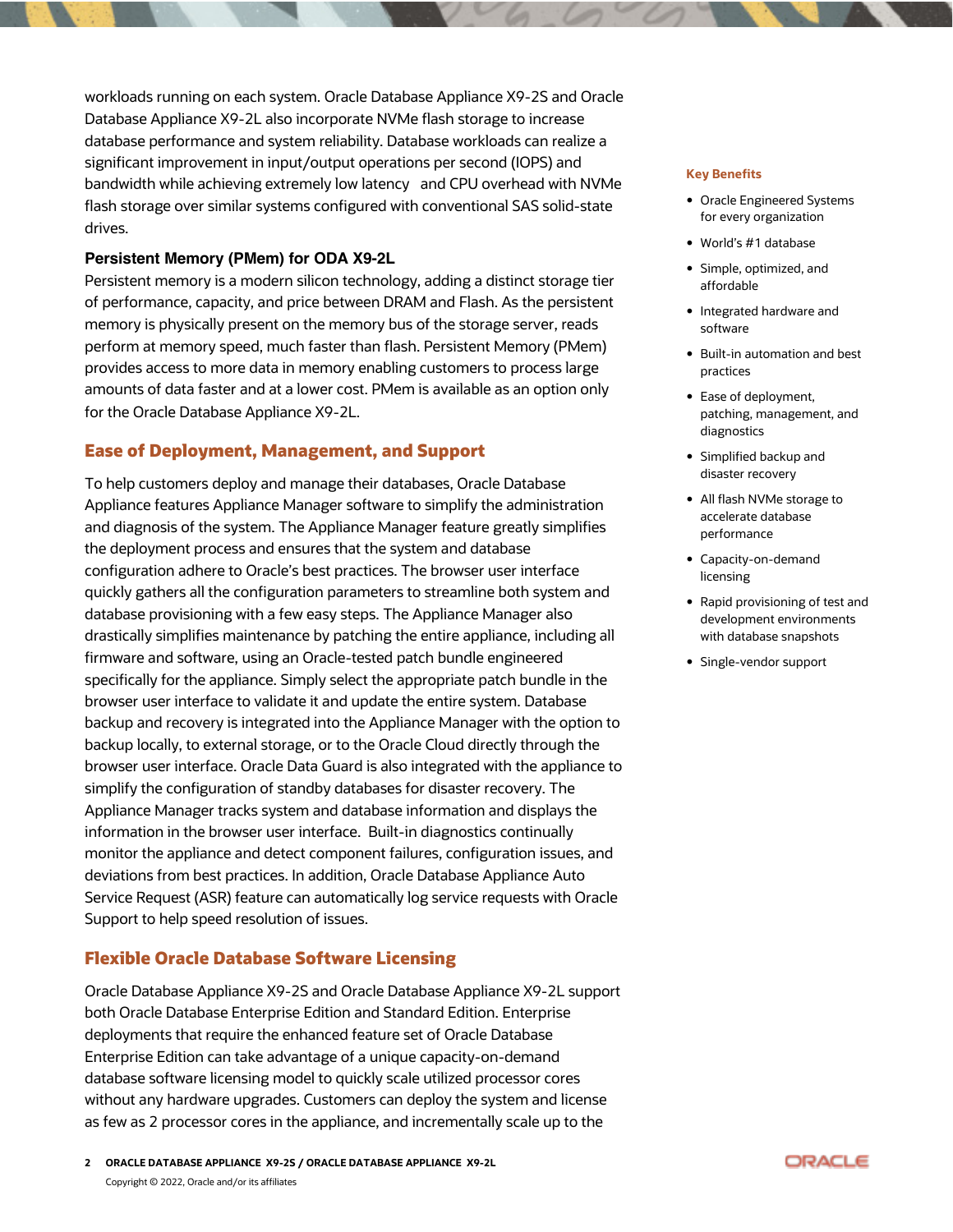maximum physical processor cores in each system. This enables customers to deliver the performance and reliability that enterprise business users demand, and align software spend with business growth. Small enterprises, line-ofbusiness departments, and branch office deployments that don't require enterprise class features can license Oracle Database Standard Edition, allowing them to realize the benefits of Oracle Database Appliance to reduce costs and improve productivity.

## **Integrated Virtualization Support**

Virtualization provides IT cost savings and better resource utilization through consolidation of multiple physical servers as Virtual Machines in an Oracle Database Appliance. It helps reduce space, power, and cooling for data centers and provides isolation for workloads to improve service quality for applications and databases. Oracle Database Appliance supports two types of Kernel-based Virtual Machines (KVM) that can be quickly deployed using built-in user interfaces: Application KVM and Database KVM (a.k.a. database system). In an application KVM, customers manage the installation and maintenance of the application, while in the Database KVM, the Oracle Database Appliance manages the installation and maintenance of the Oracle Database.

KVM database systems enable hard partitioning for Oracle Database licensing, where each KVM database system can have its own CPU pool that is automatically assigned during KVM database system creation, or share a CPU pool. Oracle Database Appliance simplifies the management of KVM database systems with built-in user interfaces.

## **Solution-In-A-Box Through Virtualization**

Oracle Database Appliance X9-2S and Oracle Database Appliance X9-2L enable customers and ISVs to quickly deploy database and application workloads on a single Oracle Database Appliance. Support for virtualization adds additional flexibility to the already complete and fully integrated database solution by providing isolation between database and application instances.

Customers and ISVs benefit from a complete solution that efficiently utilizes resources and takes advantage of capacity-on-demand licensing for multiple workloads by leveraging Oracle KVM hard partitioning.

## **Conclusion**

For customers seeking a simple, optimized, and affordable database solution, the Oracle Database Appliance X9 model family offers optimized purpose-built hardware and software choices for every organization. The Oracle Database Appliance is engineered across every technology stack level, resulting in easier deployment and upgrades and more efficient management. With the Oracle Database Appliance X9 model family, customers can quickly bring new services to the market while improving their service levels – adding business value to their company.

To learn more about the Oracle Database Appliance X9 model family, visit: www.oracle.com/oda

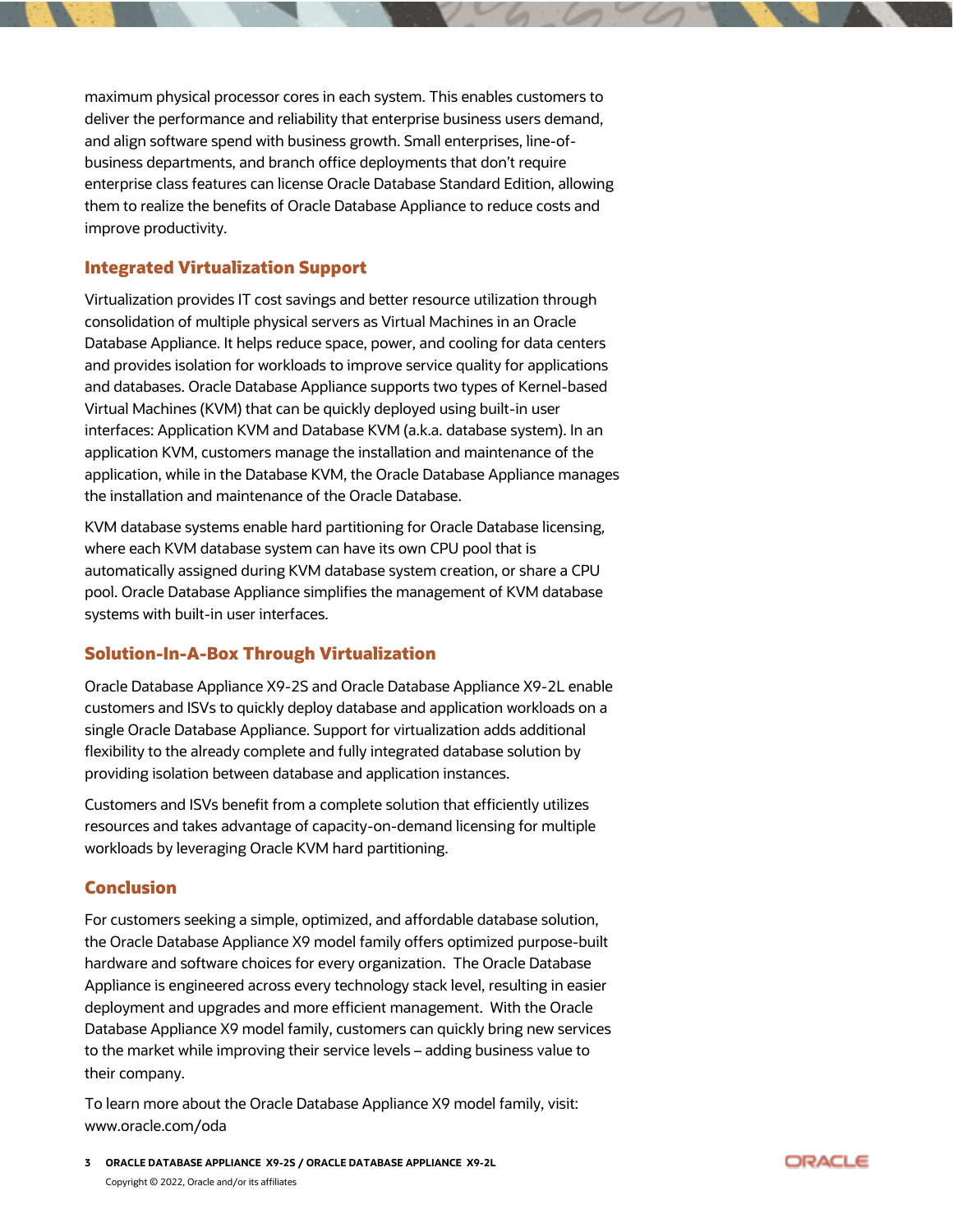# **Oracle Database Appliance X9-2L Specifications**

| <b>ARCHITECTURE</b>   |                                                                                                                                                                                                                                                                                 |
|-----------------------|---------------------------------------------------------------------------------------------------------------------------------------------------------------------------------------------------------------------------------------------------------------------------------|
| <b>System</b>         | • One 2U X9-2L server per system                                                                                                                                                                                                                                                |
| <b>Processor</b>      | • One Intel® Xeon® processor for Oracle Database Appliance X9-2S<br>- Intel® Xeon® S4314 2.4 GHz, 16 cores, 135 watts, 24 MB L3 cache<br>■ Two Intel® Xeon® processors for Oracle Database Appliance X9-2L<br>- Intel® Xeon® S4314 2.4 GHz, 16 cores, 135 watts, 24 MB L3 cache |
| Cache                 | • Level 1: 32 KB instruction and 32 KB data L1 cache per core<br>• Level 2: 1 MB shared data and instruction L2 cache per core<br>• Level 3: Up to 1.375 MB shared inclusive L3 cache per core                                                                                  |
| <b>Main Memory</b>    | ■ 256 GB (8 x 32 GB) for Oracle Database Appliance X9-2S<br>- Optional memory expansion to 512 GB (16 x 32 GB)<br>• 512 GB (16 x 32 GB) for Oracle Database Appliance X9-2L<br>- Optional memory expansion to 1.0 TB (32 x 32 GB)                                               |
| <b>Server Storage</b> | Two internal 240 GB M.2 SSDs (mirrored) per server, for Operating System and Oracle Database software                                                                                                                                                                           |

## **STORAGE**

§ *Oracle Database Appliance X9-2S / X9-2L* - *Two NVMe SSDs (6.8 TB per drive) for data storage*

§ *Oracle Database Appliance X9-2L Only*

- *Optional expansion up to twelve total NVMe SSDs (6.8 TB per drive) for data storage*

| <b>Data Storage</b> | Quantity                | <b>Raw Capacity</b> | <b>Usable Capacity</b><br>(Double Mirroring) | <b>Usable Capacity</b><br>(Triple Mirroring) |
|---------------------|-------------------------|---------------------|----------------------------------------------|----------------------------------------------|
| <b>Base System</b>  | $2 \times 6.8$ TB NVMe  | 13.6 TB             | $6.2$ TB                                     | N/A                                          |
| Plus 2 NVMe SSDs    | $4 \times 6.8$ TB NVMe  | 27.2 TR             | 10.5 TB                                      | 7.0 TB                                       |
| Plus 2 NVMe SSDs    | $6 \times 6.8$ TB NVMe  | 40.8 TB             | 15.8 TB                                      | 10.5 TB                                      |
| Plus 2 NVMe SSDs    | $8 \times 6.8$ TB NVMe  | 54.4 TB             | 21.0 TB                                      | 14.0 TB                                      |
| Plus 2 NVMe SSDs    | $10 \times 6.8$ TB NVMe | 68.0 TB             | 26.3 TB                                      | 17.5 TB                                      |
| <b>Full System</b>  | $12 \times 6.8$ TB NVMe | 81.6 TB             | 31.5 TB                                      | 21.0 TB                                      |

• *The raw storage capacity is based on storage industry conventions where 1 TB equals 1,000<sup>4</sup> bytes.*

• *The usable storage capacity is based on operating system conventions where 1 TB equals 1,024<sup>4</sup> bytes and accounts for 15% reserved space required to rebuild full redundancy in case of disk failure (not applicable to the two-drive configuration).*

| <b>INTERFACES</b> |                                                                                                                                                                                                                                                                                                                                                                                                                                                                                                                                                                                                                                                                                                                                                                                                                                                                                                                                  |
|-------------------|----------------------------------------------------------------------------------------------------------------------------------------------------------------------------------------------------------------------------------------------------------------------------------------------------------------------------------------------------------------------------------------------------------------------------------------------------------------------------------------------------------------------------------------------------------------------------------------------------------------------------------------------------------------------------------------------------------------------------------------------------------------------------------------------------------------------------------------------------------------------------------------------------------------------------------|
| Standard I/O      | • One GbE port and one serial RJ45 port (management ports)<br>• One USB 3.0 ports (one rear)<br>• Oracle Database Appliance X9-2S:<br>- PCIe slot 6: Choice of quad-port 10GBase-T card or dual-port 10/25 GbE (SFP28) card<br>- PCIe slot 7: Choice of quad-port 10GBase-T card or dual-port 10/25 GbE (SFP28) card (Optional)<br>- PCIe slot 8: Choice of quad-port 10GBase-T card or dual-port 10/25 GbE (SFP28) card (Optional)<br>• Oracle Database Appliance X9-2L:<br>- PCIe slot 4: Choice of quad-port 10GBase-T card or dual-port 10/25 GbE (SFP28) card (Optional)<br>- PCIe slot 6: Choice of quad-port 10GBase-T card or dual-port 10/25 GbE (SFP28) card<br>- PCIe slot 8: Choice of quad-port 10GBase-T card or dual-port 10/25 GbE (SFP28) card (Optional)<br>- PCIe slot 10: Retimer card (required for NVMe drives in slots 8 to 11)<br>Note: No additional PCIe cards can be added in the non-mentioned slots |

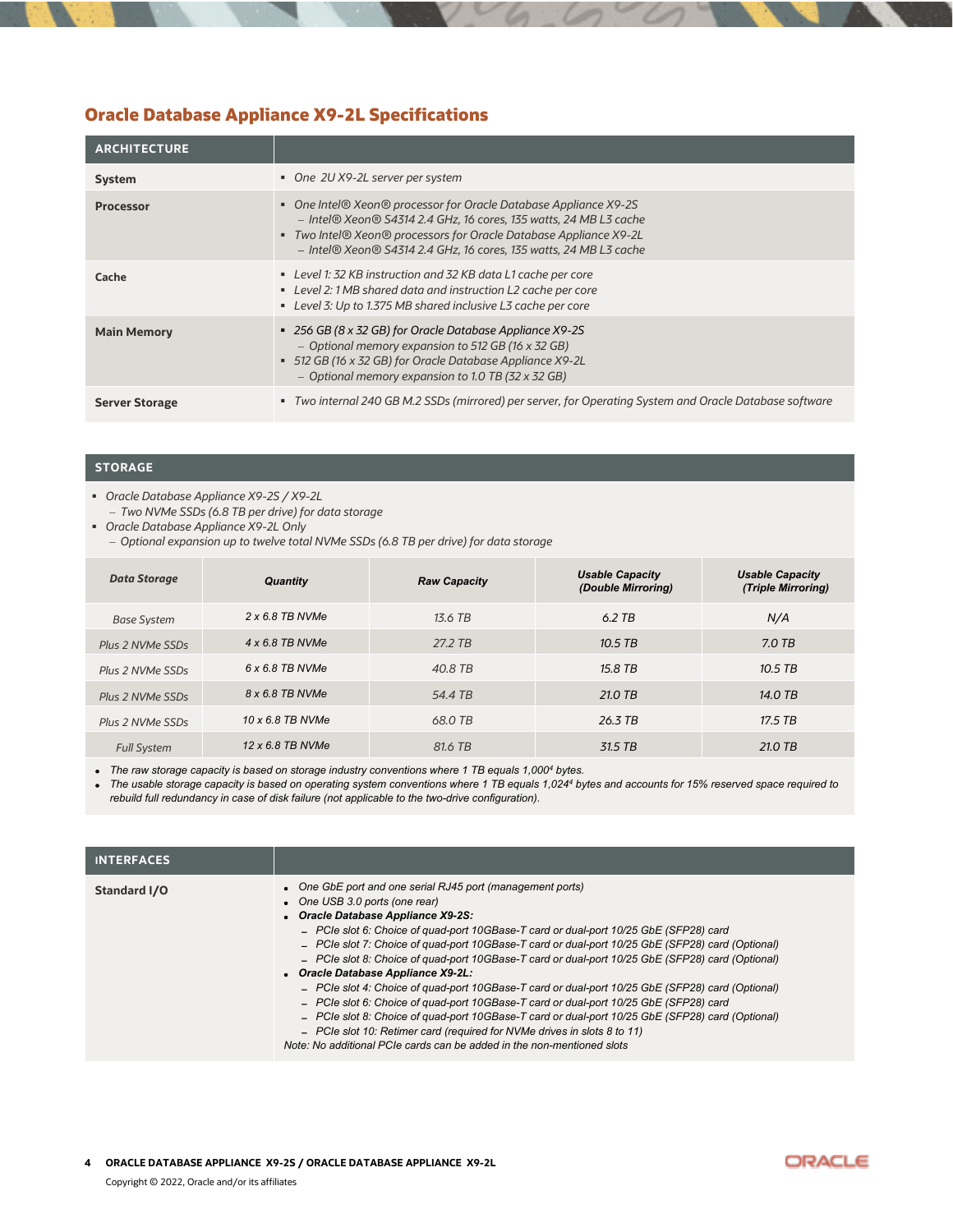| <b>SYSTEMS MANAGEMENT</b> |                                                                                                                                                                                                                                                                                                                                                                                                                         |
|---------------------------|-------------------------------------------------------------------------------------------------------------------------------------------------------------------------------------------------------------------------------------------------------------------------------------------------------------------------------------------------------------------------------------------------------------------------|
| <b>Service Processor</b>  | Oracle Integrated Lights Out Manager (Oracle ILOM) provides:<br>• Remote keyboard, video, and mouse redirection<br>• Full remote management through command-line, IPMI, and browser interfaces<br>• Remote media capability (USB, DVD, CD, and ISO image)<br>• Advanced power management and monitoring<br>Active Directory, LDAP, and RADIUS support<br>• Dual Oracle ILOM flash<br>• Direct virtual media redirection |
| <b>Monitoring</b>         | • Comprehensive fault detection and notification<br>In-band, out-of-band, and side-band SNMP monitoring v3<br>Syslog and SMTP alerts<br>Automatic creation of a service request for key hardware faults with Oracle auto service request (ASR)                                                                                                                                                                          |

| <b>SOFTWARE</b>                                                                                         |                                                                                                                                                                                                                                                                                                                                                                                  |
|---------------------------------------------------------------------------------------------------------|----------------------------------------------------------------------------------------------------------------------------------------------------------------------------------------------------------------------------------------------------------------------------------------------------------------------------------------------------------------------------------|
| <b>Oracle Software</b>                                                                                  | • Oracle Linux (Pre-Installed)<br>• Oracle Linux KVM (Pre-Installed and optional to use)<br>• Appliance Manager (Pre-Installed)                                                                                                                                                                                                                                                  |
| <b>Oracle Database Software</b><br>(Licensed Separately)                                                | • Choice of Oracle Database software, depending on the desired level of availability:<br>- Oracle Database 19c Enterprise Edition, Standard Edition 2<br>- Oracle Database 12c Enterprise Edition Release 1, Release 2, Standard Edition 2<br>■ Support for:<br>- Oracle Database options<br>- Oracle Enterprise Manager Management Packs for Oracle Database Enterprise Edition |
| <b>Capacity-On-Demand</b><br><b>Software Licensing for Oracle</b><br><b>Database Enterprise Edition</b> | • Enable and license 2, 4, 6, 8, 10, 12, or 16 cores per ODA X9-2S<br>• Enable and license 2, 4, 6, 8, 10, 12, 16, 20, 24, 28, or 32 cores per ODA X9-2L                                                                                                                                                                                                                         |

| <b>ORACLE DATABASE APPLIANCE SOFTWARE FEATURES</b> |                                                                                                                                                                                                                 |  |
|----------------------------------------------------|-----------------------------------------------------------------------------------------------------------------------------------------------------------------------------------------------------------------|--|
| <b>MANAGEABILITY</b>                               |                                                                                                                                                                                                                 |  |
| <b>Appliance Manager</b>                           | The software interface for the Oracle Database Appliance simplifies the deployment, management, and<br>support of your Oracle Database Appliance.                                                               |  |
| <b>Management Interfaces</b>                       | Command Line interface (CLI), Web Browser Interface (BUI), and REST/API.                                                                                                                                        |  |
| <b>Database Templates</b>                          | Pre-defined (based on Oracle best practices database parameters) database templates sized for best<br>performance to satisfy various workloads for OLTP, DSS, and In-Memory.                                    |  |
| <b>Capacity-on-Demand</b><br>Licensing             | A database licensing capability to enable only the processor cores (two minimum) required and to easily<br>scale to a higher number as business needs change.                                                   |  |
| <b>Single Patch for Entire Stack</b>               | Provides a single patch for the entire stack that includes the latest Oracle Database RU, Oracle GI, Oracle<br>Linux, Hardware firmware updates, etc. Applying Out-of-Cycle Database Patches is also supported. |  |
| <b>Integrated KVM Virtualization</b>               | Linux kernel-based virtual machine (KVM) enables virtualization for Oracle Database or Applications.<br>Supports Hard Partitioning for Oracle Database licensing.                                               |  |
| <b>CPU Pools</b>                                   | Enable management of CPU resources, providing QoS (Quality of Service) by guaranteeing dedicated CPU<br>resources for Databases and VMs. (note: CPU pools cannot be used for Oracle Database licensing)         |  |
| <b>Automated Serviceability</b>                    | Through Oracle Auto Service Request (ASR), problems are resolved faster with ASR, which automatically<br>opens service requests for your Oracle Database Appliance when specific faults occur.                  |  |
| <b>Automated Monitoring</b>                        | The ODA Hardware Monitoring Tool displays the status of different hardware components in Oracle<br>Database Appliance server. It reports information only for the node on which you run the command.            |  |
| <b>Automated Diagnostics</b>                       | Oracle Database Appliance uses Oracle Autonomous Health Framework, which collects and analyzes<br>diagnostic data, and proactively identifies issues before they affect the health of your system.              |  |
| <b>ODA Software Development</b><br>Kit (SDK)       | The ODA SDK publicly exposes the ODA REST and Java API to invoke ODA database services<br>programmatically.                                                                                                     |  |
|                                                    |                                                                                                                                                                                                                 |  |

**5 ORACLE DATABASE APPLIANCE X9-2S / ORACLE DATABASE APPLIANCE X9-2L**

Copyright © 2022, Oracle and/or its affiliates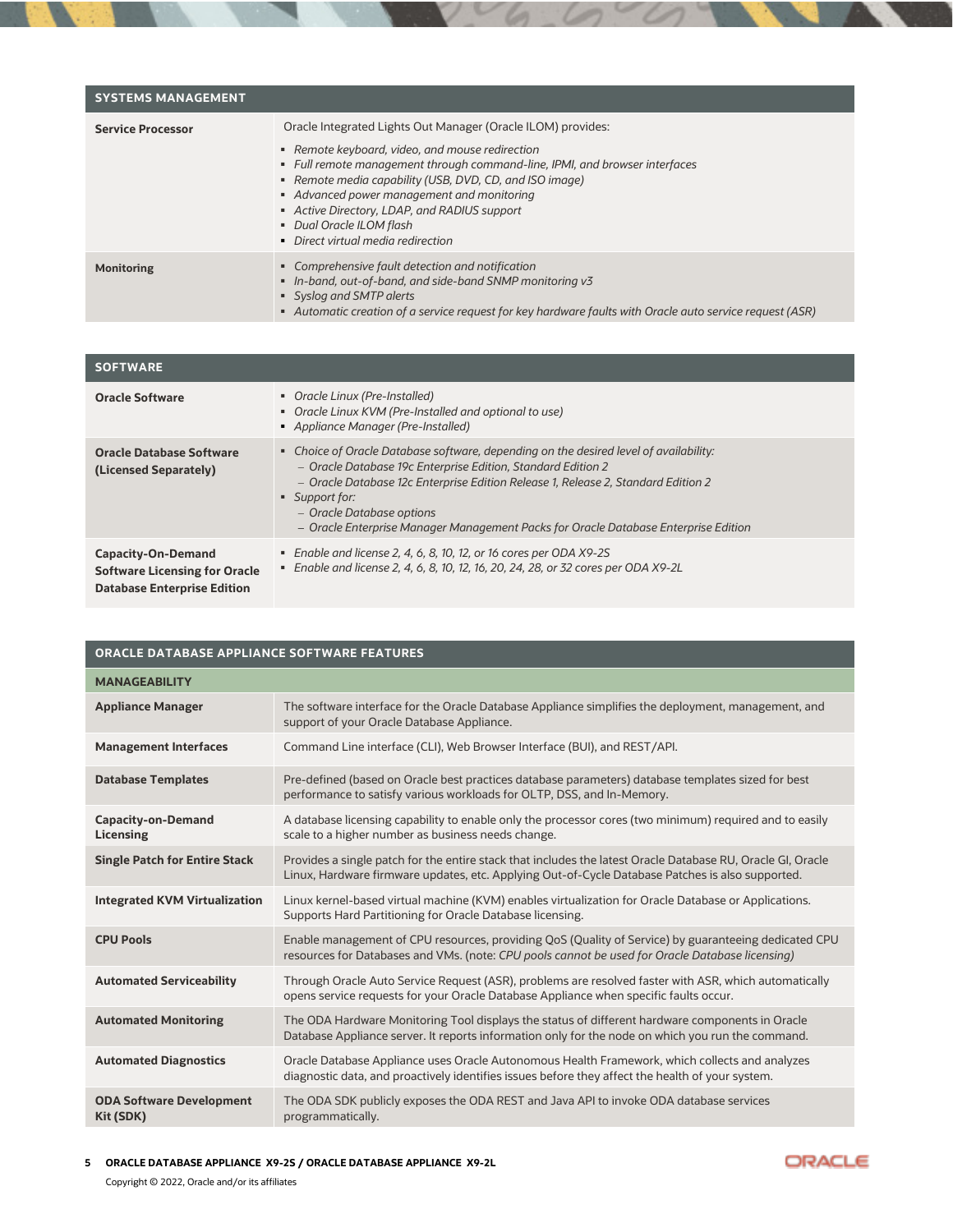| <b>Oracle Enterprise Manager</b><br>(OEM) Plug-In                     | The ODA EM Plug-In supports detailed monitoring of one or multiple Oracle Database Appliances and<br>provides actionable component level analytics across an ODA group                                                                                                                                             |
|-----------------------------------------------------------------------|--------------------------------------------------------------------------------------------------------------------------------------------------------------------------------------------------------------------------------------------------------------------------------------------------------------------|
| <b>DATA PROTECTION</b>                                                |                                                                                                                                                                                                                                                                                                                    |
| <b>Automated Database Backup</b><br>(including to Cloud)              | Integrated RMAN for simple backup operation of Oracle Databases to Oracle Cloud Infrastructure Object<br>Storage or Internal FRA/External FRA. Restore can be done to different levels (latest, PITR, SCN, etc.)                                                                                                   |
| <b>Integrated Data Guard</b><br>Configuration                         | Oracle Database Appliance provides client interface through ODACLI commands for easy configuration<br>and management of Oracle Data Guard for high availability, data protection, and disaster recovery.                                                                                                           |
| <b>Integrated Database Security</b><br><b>Assessment Tool (DBSAT)</b> | Run DBSAT reports directly from the Browser User Interface (BUI). The Oracle Database Security<br>Assessment Tool (DBSAT) helps identify areas where your database configuration, operation, or<br>implementation introduces risks and recommends changes and controls to mitigate those risks.                    |
| <b>System Configuration Backup</b>                                    | Use Oracle Database Appliance Backup and Recovery (ODABR) to back up the system disks to ensure easy<br>restore if the patching operation fails. ODABR restores the system disk to pre-patching state.                                                                                                             |
| <b>Other Data Protection</b><br><b>Features</b>                       | • Prioritize Recovery of Critical Database Files<br>• Automatic Repair of Corrupt Disk Data                                                                                                                                                                                                                        |
| <b>DATA MANAGEMENT</b>                                                |                                                                                                                                                                                                                                                                                                                    |
| <b>Built-in Storage Management</b>                                    | Integrated ASM for simplified storage management, where the user only selects a few options, and the<br>Appliance Manager automatically configures ASM                                                                                                                                                             |
| <b>Integrated Database Clones</b>                                     | Rapid and efficient database copies using integrated ACFS Snapshots to provision database environments<br>for development and testing of applications                                                                                                                                                              |
| <b>Hybrid Columnar</b><br><b>Compression (HCC) Support</b>            | Enables the highest levels of data compression possible with Oracle databases, often delivering 10X-15X<br>compression ratios. It provides substantial cost-savings and performance improvements due to reduced<br>I/O, especially for analytic workloads. (Requires ODA SW 18.8 or higher, and Oracle EE license) |
| <b>SECURITY AND COMPLIANCE</b>                                        |                                                                                                                                                                                                                                                                                                                    |
| <b>Hardening</b>                                                      | • Installed packages are trimmed to a minimum, so that unnecessary packages are not installed<br>• Only essential services are enabled on the Oracle Database Appliance nodes<br>• Operating system users are audited<br>• Secure configurations for NTP, SSH, and other services                                  |
| <b>Security Capabilities</b>                                          | • Isolation policies<br>• Controlled access to data<br>• Cryptographic services<br>• Monitoring and auditing<br>• Unified Auditing for Oracle database<br>• Oracle Integrated Lights Out Manager (ILOM) for secure management                                                                                      |
| <b>Encryption</b>                                                     | Integrated TDE support for database lifecycle management, including backup and iRestore<br>(Oracle Database Transparent Data Encryption [TDE] requires Advanced Security Option license)                                                                                                                           |
| <b>Multi-User Access</b>                                              | Create multiple users with different roles that restrict them from accessing resources created by other<br>users and restrict the set of operations they can perform.                                                                                                                                              |
| Compliance                                                            | • FIPS 140-2 Level one compliant<br>• STIG (Security Technical Guide) security audit script<br>• Secure erase drives<br>• Integrated Database Security Assessment Tool (DBSAT)                                                                                                                                     |
| <b>Adaptive Classification and</b><br><b>Redaction (ACR)</b>          | Enables the sanitization of sensitive diagnostic data, such as Host names, IP and MAC addresses, Oracle<br>Database names, tablespace names, user data (personal information) that may leak into redo and block<br>dumps in trace files, etc.                                                                      |

*Some features are specific to Oracle Database Enterprise Edition (Data Guard, TDE, etc.) and need to be licensed appropriately. Others are included with either the Oracle Database Enterprise Edition (i.e., HCC) or Standard Edition (i.e., SEHA) licensing. Talk to your Oracle Database sales representative for details.*

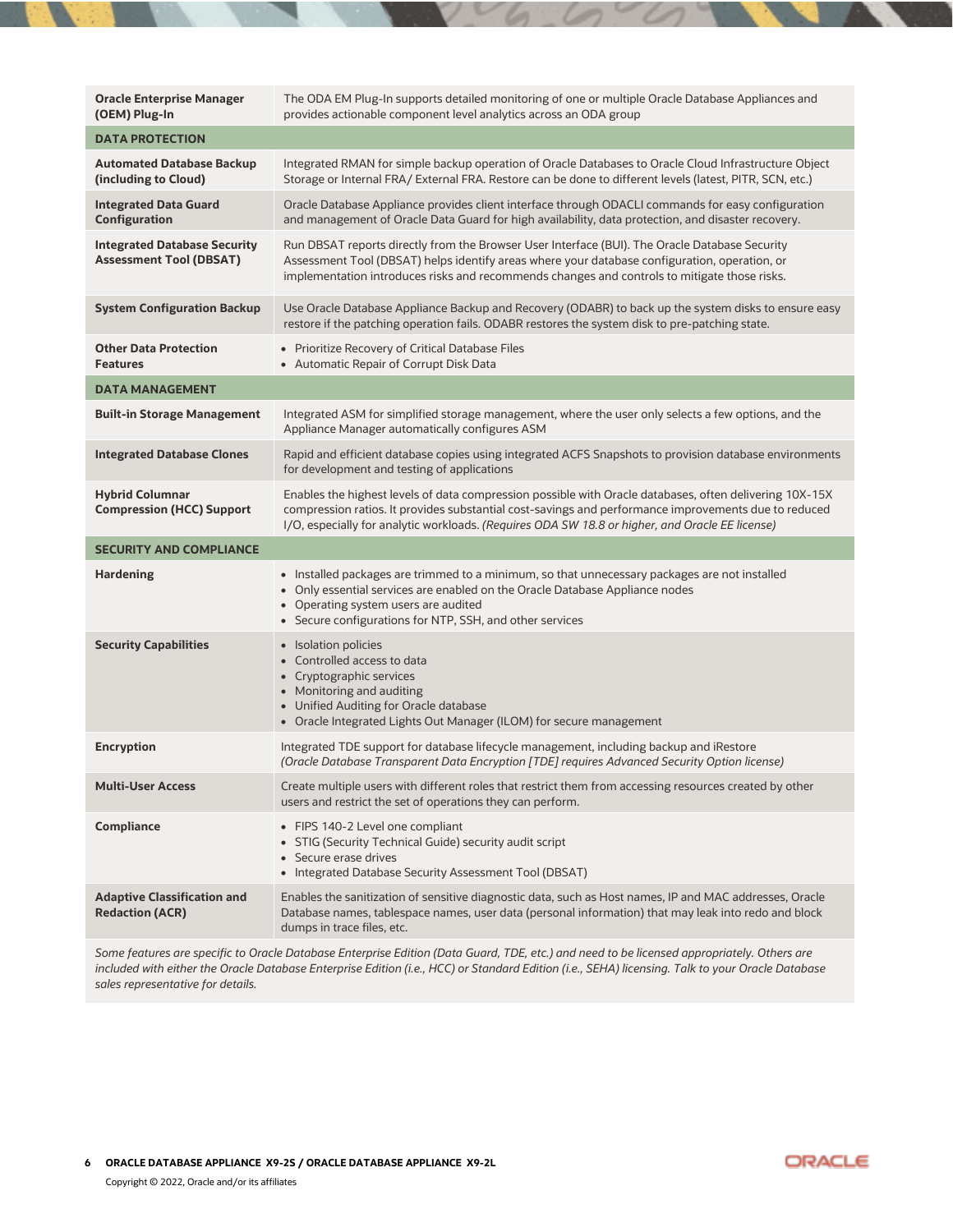| <b>ENVIRONMENTAL</b>                                           |                                                                                                                                                                                                                                                                                                                                                                                                                                                                                                                                                                                                                                                                                          |
|----------------------------------------------------------------|------------------------------------------------------------------------------------------------------------------------------------------------------------------------------------------------------------------------------------------------------------------------------------------------------------------------------------------------------------------------------------------------------------------------------------------------------------------------------------------------------------------------------------------------------------------------------------------------------------------------------------------------------------------------------------------|
| <b>Environmental Temperature,</b><br><b>Humidity, Altitude</b> | • Operating temperature: 5°C to 35°C (41°F to 95°F)<br>• Nonoperating temperature: -40°C to 70°C (-40°F to 158°F)<br>• Operating relative humidity: 10% to 90%, noncondensing<br>• Nonoperating relative humidity: Up to 93%, noncondensing<br>• Operating altitude: Maximum ambient operating temperature is derated by 1°C per 300 m of elevation<br>beyond 900 m, up to a maximum altitude of 3000 m (except in China where regulations may limit<br>installations to a maximum altitude of 6,560 feet or 2,000 m)<br>• Nonoperating altitude: up to 39,370 feet (12,000 m)<br>• Acoustic noise:<br>- Maximum condition: 7.1 Bels A weighted<br>- Idle condition: 7.0 Bels A weighted |

| <b>POWER AND THERMAL</b> |                                                                                                                                                                                                                                                                                                                                                                        |  |
|--------------------------|------------------------------------------------------------------------------------------------------------------------------------------------------------------------------------------------------------------------------------------------------------------------------------------------------------------------------------------------------------------------|--|
| <b>Power</b>             | • Two 1,200 watt hot-swappable and redundant power supplies, rated 96% efficiency<br>- Voltage (nominal) 100 to 127 VAC; 200 to 240 VAC<br>$-$ Input current (maximum) 100 to 127 VAC 10.0 A; and 200 to 240 VAC 7.0 A<br>- Frequency (nominal) 50/60 Hz (47 to 63 Hz range)<br>For more information on power consumption, go to: Oracle Server X9-2L Power Calculator |  |
| $X9-2S$                  | • Maximum power usage: 515W, 1,757 BTU/Hr                                                                                                                                                                                                                                                                                                                              |  |
| (Max Memory, 512 GB)     | Active Idle power usage: 204W, 696 BTU/Hr                                                                                                                                                                                                                                                                                                                              |  |
| $X9-2L$                  | • Maximum power usage: 820W, 2,798 BTU/Hr                                                                                                                                                                                                                                                                                                                              |  |
| (Max Memory, 1TB)        | " Typical power usage: 270W, 921 BTU/Hr                                                                                                                                                                                                                                                                                                                                |  |

| <b>PHYSICAL SPECIFICATIONS</b>    |                                                                                                                                                |
|-----------------------------------|------------------------------------------------------------------------------------------------------------------------------------------------|
| <b>Dimensions and Weight</b>      | • Height: $86.9$ mm $(3.4$ in.)<br>• Width: 445.0 mm (17.5 in.)<br>• Depth: 759.4 mm (29.9 in.)<br>• Weight: 28.6 kg (63 lb.), fully populated |
| <b>Included Installation Kits</b> | • Rack-mount Slide Rail Kit<br>• Cable Management Arm                                                                                          |

| <b>CERTIFICATIONS<sup>1</sup></b><br>• NRTL (North America Safety)<br>• CE (European Union)<br>• International CB Scheme<br>■ BIS (India)<br>■ BSMI (Taiwan)<br>CCC (PRC)<br>• EAC (EAEU including Russia)<br>KC(Korea)<br>• RCM (Australia)<br>$\bullet$ VCCI (Japan)<br>• UKCA (United Kingdom) |  |
|---------------------------------------------------------------------------------------------------------------------------------------------------------------------------------------------------------------------------------------------------------------------------------------------------|--|
|---------------------------------------------------------------------------------------------------------------------------------------------------------------------------------------------------------------------------------------------------------------------------------------------------|--|

1 All standards and certifications referenced are to the latest official version. For additional detail, please contact your sales representative. Other country regulations/certifications may apply.

For regulatory compliance information, please consult the "Safety and Compliance Guide" available in the product's documentation library at https://docs.oracle.com.